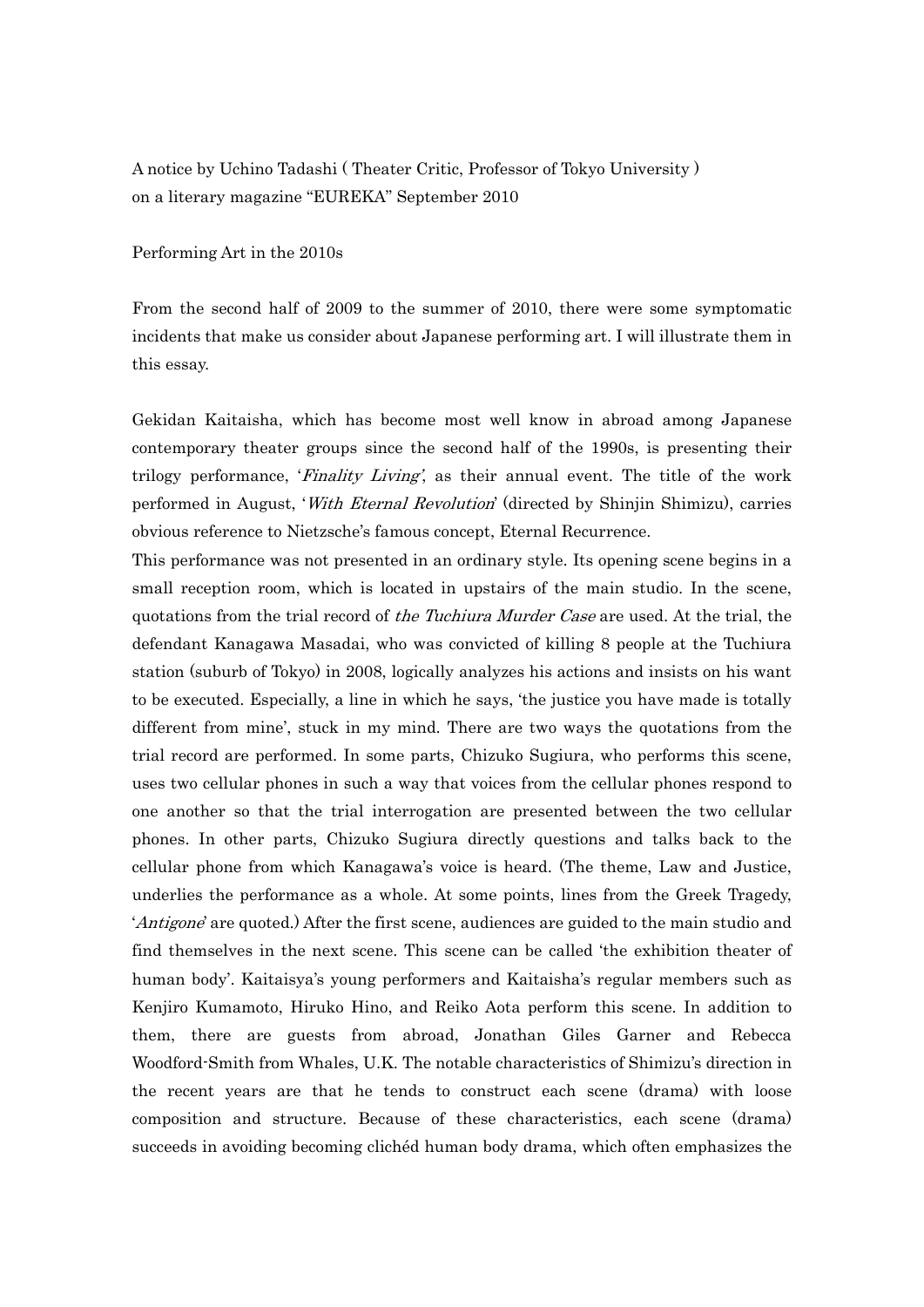sense of crisis. The scene depicts (modern) humans who have already lost their subjectivity and are not agents of their own anymore, and, despite this fact, have no choice but keep living. Sudden utterances and autonomous/singular gestures produced by human bodies without subjectivity and agency are repeatedly and obstinately inscribed on the theater space.

During this process (performance), contemporary (T)hemes related to 'Law and Justice' such as 'Gender', 'Japanese Emperor System', 'Violence', and 'Impossibility of Communication' are taken up and exposed to audiences' critical look. And, from there, various questions, both conceptual and actual, come and go in audiences' minds. Also, audiences' bodies react to performers' bodies and receive from them a sense or feeling that could be called 'synchronized sways'.

This performance not only is thought through at actual working process, but also has theoretical background and analytical insight toward the contemporary world. In this sense, this performance can be regarded as 'straight' performance. However, this 'straight' performance was performed for small numbers of audiences in an obscure corner of postmodern city Tokyo. This literally intercultural 'straight' performance is a daring response to 'exceptional condition/condition of being exeption' in globalization. For contemporary Japanese theater world, it is set in advance that this 'straight' performance will be not even 'exceptional' but 'absent'.

A performance called 'via Intolerance II' directed by German director Christoph Schlingensief was presented at a festival in Brussels in May this year. The title is taken from an Italian composer Luigi Nono's opera '*Intolerance*' composed for Venice Biennale in the 1960s. Schlingensief uses this opera as a material source and interrelate it with the activities at Utopian Art Village (also called Opera Village) in Brukinafoso in Afraica, at which he took a lead for its establishment. The performance raises questions about ideas of 'tolerance/intolerance', 'discrimination/equality' in North-South/post-colonial problem between Europe and Africa. Tolerance from European standpoint may still be an actual subject matter, but can it have the same actuality for African reality? How can Art of each genre such as opera and African dance/music treat this kind of actual themes?

What is particular about Schlingensief's performance is that Schlingensief himself comes up on stage and explains to audiences how the performance came about. He also performed dance on the stage. In contrast to these mischievous aspects, professional opera singers perform opera songs. And then opera songs are juxtaposed with dances and songs of Brukinafaso in the same theater space. Moreover, stereotypical